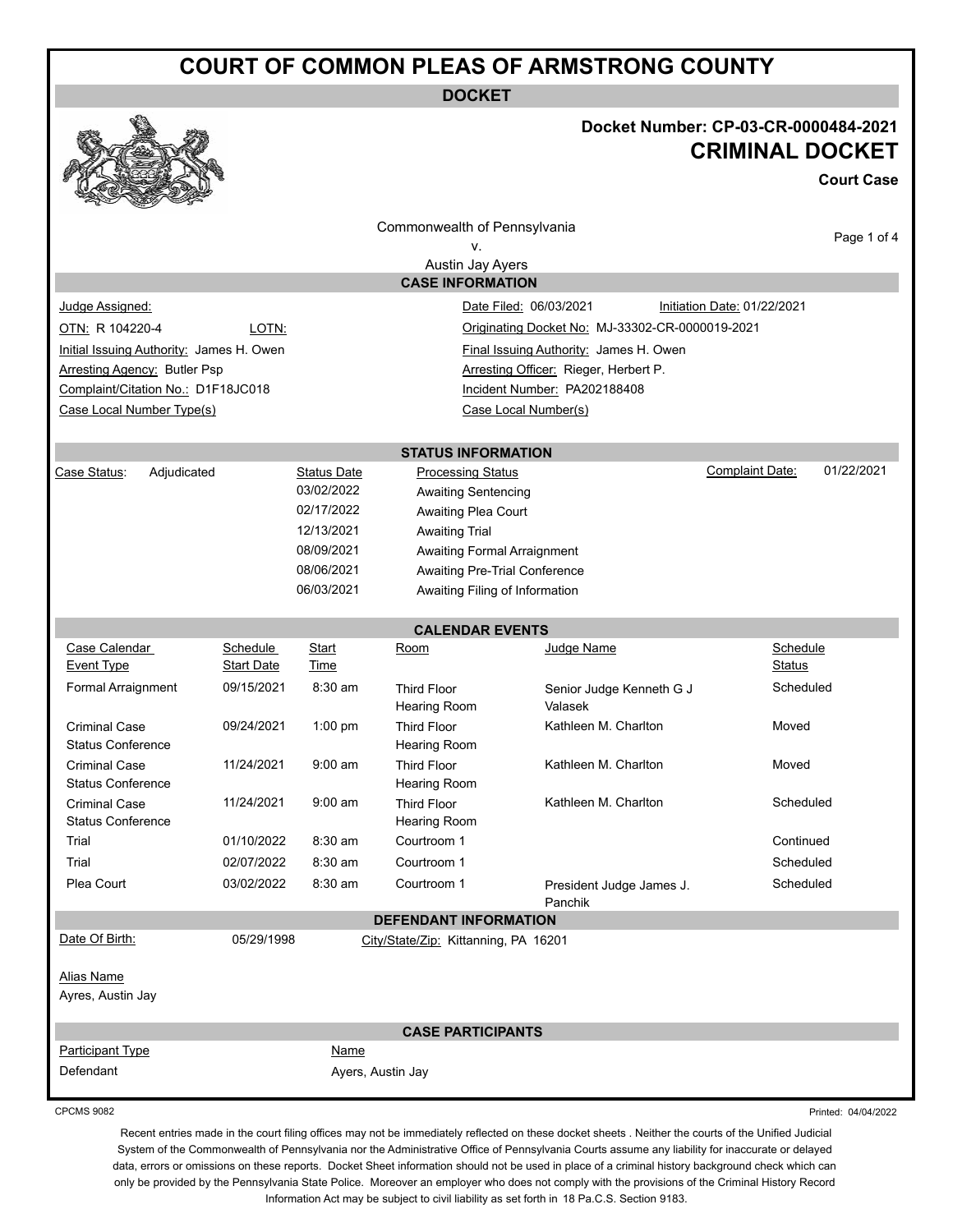# **COURT OF COMMON PLEAS OF ARMSTRONG COUNTY**

**DOCKET**

### **Docket Number: CP-03-CR-0000484-2021 CRIMINAL DOCKET**

#### **Court Case**

|                                           |                                       |                |                 |                                                                    | Commonwealth of Pennsylvania<br>v.<br>Austin Jay Ayers |                                  |                            |                 | Page 2 of 4                |
|-------------------------------------------|---------------------------------------|----------------|-----------------|--------------------------------------------------------------------|--------------------------------------------------------|----------------------------------|----------------------------|-----------------|----------------------------|
| Ayers, Austin Jay                         |                                       |                |                 |                                                                    | <b>BAIL INFORMATION</b>                                |                                  |                            |                 |                            |
|                                           |                                       |                |                 |                                                                    |                                                        |                                  |                            |                 | <b>Nebbia Status: None</b> |
| <b>Bail Action</b>                        |                                       | Date           |                 | <b>Bail Type</b>                                                   | Percentage                                             | Amount                           |                            |                 |                            |
|                                           |                                       |                |                 |                                                                    |                                                        |                                  | <b>Bail Posting Status</b> |                 | <b>Posting Date</b>        |
| Set                                       |                                       |                | 06/02/2021      | <b>ROR</b>                                                         |                                                        | \$0.00                           |                            |                 |                            |
| <b>CHARGES</b>                            |                                       |                |                 |                                                                    |                                                        |                                  |                            |                 |                            |
| Seq.                                      | Orig Seq.                             | Grade          | Statute         |                                                                    | <b>Statute Description</b>                             |                                  |                            | Offense Dt.     | OTN                        |
| 1                                         | $\mathbf{1}$                          | M1             | 75 § 7121       |                                                                    | Make False Appli For Title Reg                         |                                  |                            | 05/29/2020      | R 104220-4                 |
| $\overline{2}$                            | $\overline{2}$                        | M <sub>2</sub> | 18 § 4911 §§ A2 |                                                                    | Tamper With Public Record/Information                  |                                  |                            | 05/29/2020      | R 104220-4                 |
| 3                                         | 3                                     | M <sub>3</sub> | 18 § 4904 §§ B  |                                                                    | <b>Statement Under Penalty</b>                         |                                  |                            | 05/29/2020      | R 104220-4                 |
|                                           |                                       |                |                 |                                                                    | <b>DISPOSITION SENTENCING/PENALTIES</b>                |                                  |                            |                 |                            |
| Disposition                               |                                       |                |                 |                                                                    |                                                        |                                  |                            |                 |                            |
| Case Event                                |                                       |                |                 |                                                                    | <b>Disposition Date</b>                                |                                  | <b>Final Disposition</b>   |                 |                            |
|                                           | Sequence/Description                  |                |                 |                                                                    | <b>Offense Disposition</b>                             |                                  | Grade                      | Section         |                            |
| Sentencing Judge                          |                                       |                |                 |                                                                    | Sentence Date<br><b>Credit For Time Served</b>         |                                  |                            |                 |                            |
| Sentence/Diversion Program Type           |                                       |                |                 |                                                                    | Incarceration/Diversionary Period<br><b>Start Date</b> |                                  |                            |                 |                            |
|                                           | <b>Sentence Conditions</b>            |                |                 |                                                                    |                                                        |                                  |                            |                 |                            |
|                                           | <b>Waived for Court (Lower Court)</b> |                |                 | Defendant Was Present                                              |                                                        |                                  |                            |                 |                            |
|                                           | <b>Lower Court Disposition</b>        |                |                 |                                                                    | 06/02/2021                                             |                                  | Not Final                  |                 |                            |
|                                           | 1 / Make False Appli For Title Reg    |                |                 |                                                                    | Waived for Court (Lower Court)                         |                                  | M <sub>1</sub>             | 75 § 7121       |                            |
| 2 / Tamper With Public Record/Information |                                       |                |                 | Waived for Court (Lower Court)                                     |                                                        | M <sub>2</sub>                   |                            | 18 § 4911 §§ A2 |                            |
| 3 / Statement Under Penalty               |                                       |                |                 | Waived for Court (Lower Court)                                     |                                                        | M <sub>3</sub><br>18 § 4904 §§ B |                            |                 |                            |
| <b>Guilty Plea</b>                        |                                       |                |                 |                                                                    |                                                        |                                  |                            |                 |                            |
| Plea Court                                |                                       |                |                 |                                                                    | 03/02/2022                                             |                                  | <b>Final Disposition</b>   |                 |                            |
|                                           | 1 / Make False Appli For Title Reg    |                |                 |                                                                    | <b>Guilty Plea</b>                                     |                                  | M <sub>1</sub>             | 75 § 7121       |                            |
| 2 / Tamper With Public Record/Information |                                       |                |                 |                                                                    | Waived for Court (Lower Court)                         |                                  |                            | 18 § 4911 §§ A2 |                            |
| 3 / Statement Under Penalty               |                                       |                |                 | Waived for Court (Lower Court)<br>M <sub>3</sub><br>18 § 4904 §§ B |                                                        |                                  |                            |                 |                            |
|                                           |                                       |                |                 |                                                                    |                                                        |                                  |                            |                 |                            |

CPCMS 9082

Printed: 04/04/2022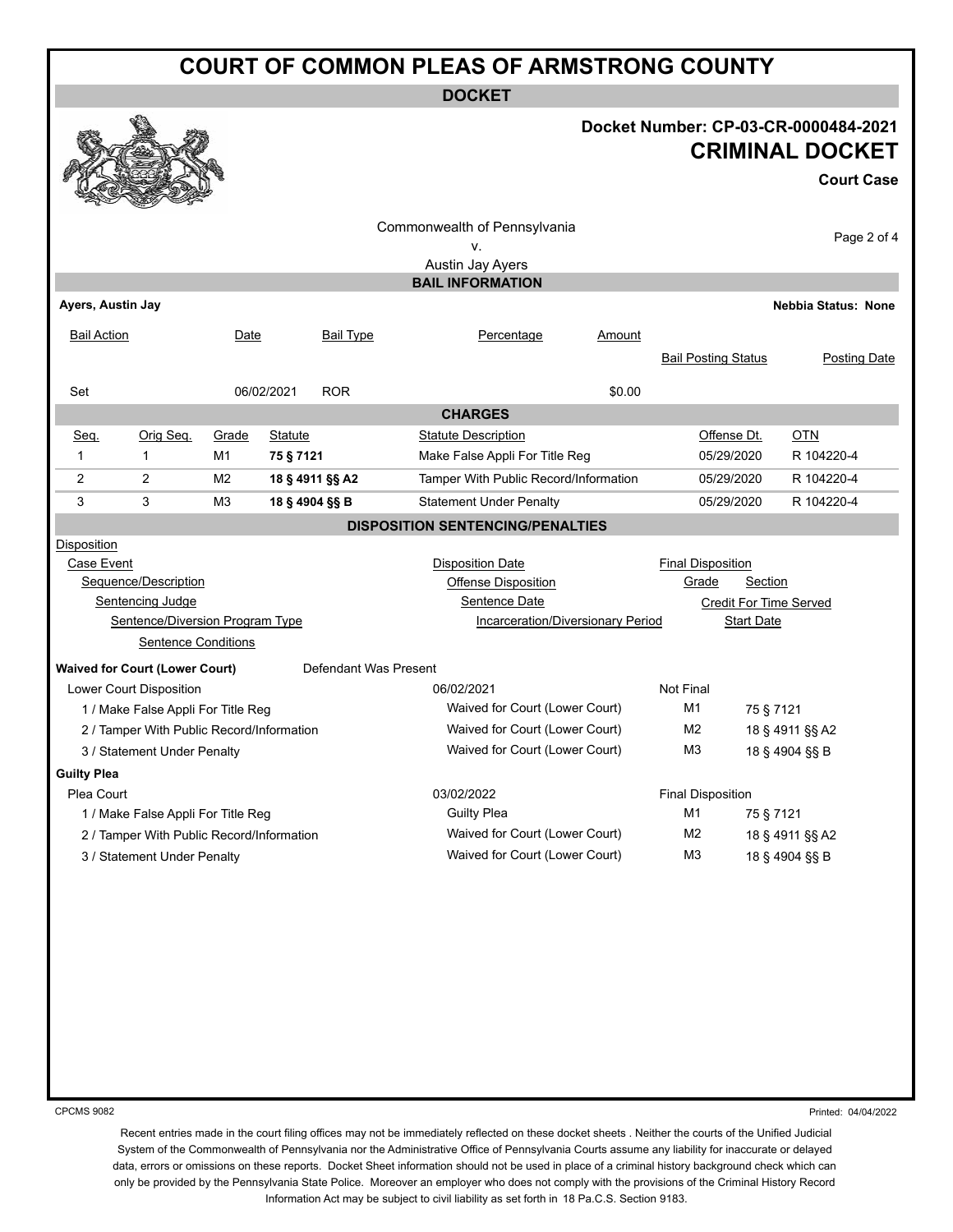### **COURT OF COMMON PLEAS OF ARMSTRONG COUNTY**

**DOCKET**

### **Docket Number: CP-03-CR-0000484-2021 CRIMINAL DOCKET**

**Court Case** Commonwealth of Pennsylvania Page 3 of 4 v. Austin Jay Ayers **COMMONWEALTH INFORMATION ATTORNEY INFORMATION** Name: Armstrong County District Attorney's Name: Sean Thomas Logue **Office** Private Prosecutor Supreme Court No: 208221 Supreme Court No: Rep. Status: Active Phone Number(s): Phone Number(s): 724-548-3240 (Phone) 412-389-0805 (Phone) Address: 844-748-8984 (Office) Armstrong County Courthouse, 3rd Floor Address: Room 323 Sean Logue Pllc Market Street 27 W Main St Kittanning, PA 16201 Carnegie, PA 15106-2427 Representing: Ayers, Austin Jay **ENTRIES** Sequence Number CP Filed Date Document Date Date Filed By 1 06/02/2021 Owen, James H. Bail Set - Ayers, Austin Jay 1 06/03/2021 Court of Common Pleas - Armstrong **County** Criminal Complaint, Affidavit of Probable Cause, Waiver of Preliminary Hearing, Bail Bond, All \_\_\_\_\_\_\_\_\_\_\_\_\_ 1 08/06/2021 Logue, Sean Thomas Waiver of Appearance At Formal Arraignment filed. \_ \_\_ \_\_ \_\_ \_\_ \_\_ \_\_ \_\_ \_\_ 1 08/09/2021 Armstrong County District Attorney's **Office** Information Filed \_\_\_\_\_\_ 2 08/12/2021 Court of Common Pleas - Armstrong **County** Notice of Formal Arraignment filed. -----------1 08/16/2021 Logue, Sean Thomas Notice of Appearance by Counsel filed.  $\frac{1}{2} \left( \frac{1}{2} \right) \left( \frac{1}{2} \right) \left( \frac{1}{2} \right) \left( \frac{1}{2} \right) \left( \frac{1}{2} \right) \left( \frac{1}{2} \right) \left( \frac{1}{2} \right) \left( \frac{1}{2} \right) \left( \frac{1}{2} \right) \left( \frac{1}{2} \right) \left( \frac{1}{2} \right) \left( \frac{1}{2} \right) \left( \frac{1}{2} \right) \left( \frac{1}{2} \right) \left( \frac{1}{2} \right) \left( \frac{1}{2} \right) \left( \frac$ 2 08/27/2021 Court of Common Pleas - Armstrong **County** Notice of Criminal Case Status Conference filed.

CPCMS 9082

Printed: 04/04/2022